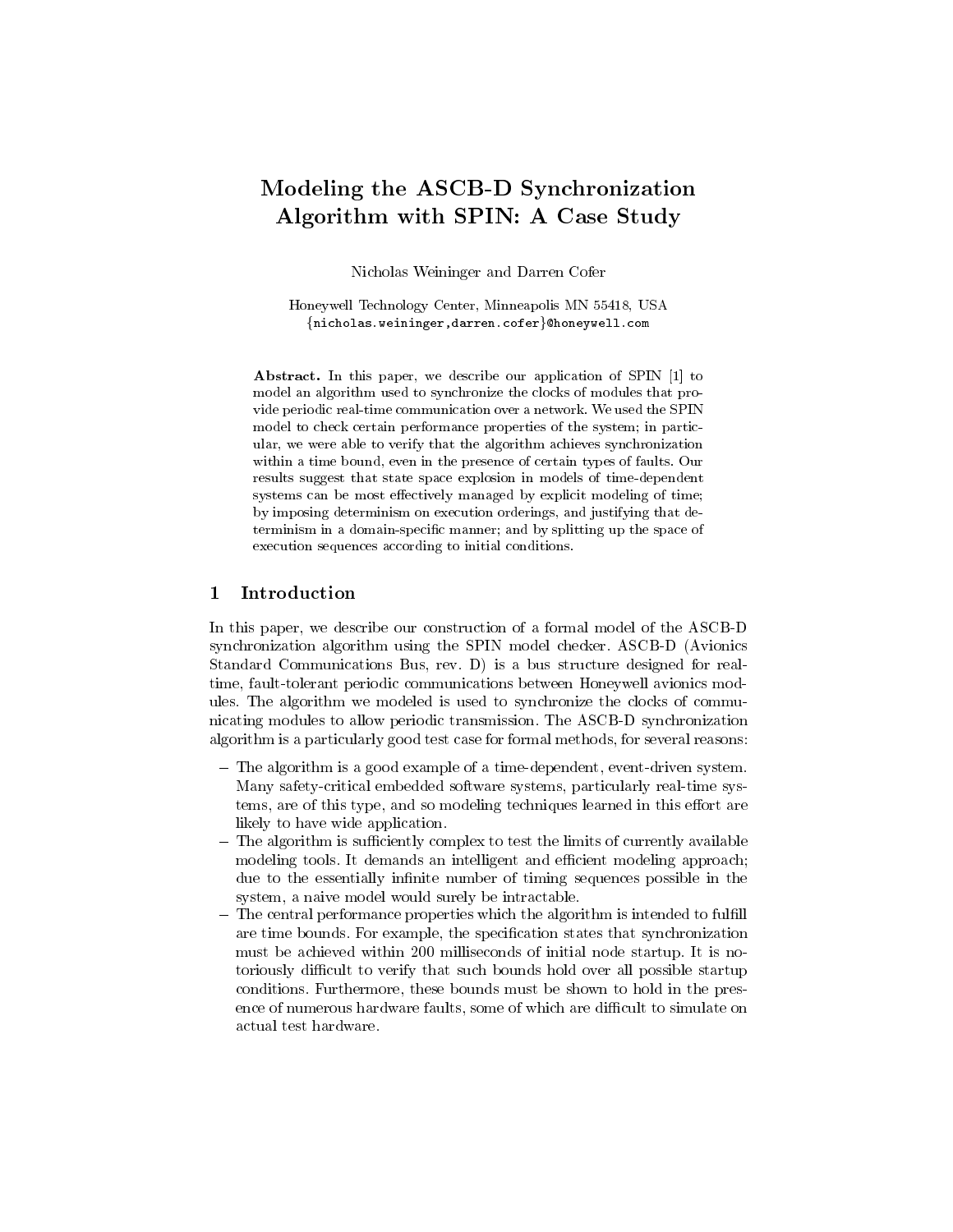SPIN, in turn, proved to be a particularly good tool for modeling such an algorithm; it allowed us not only to verify timing invariants over the state space of the model, but also to conduct random or guided simulations that shed light on the possible behaviors of the model. The graphical representation of these simulations made debugging the model, and eliciting the causes of invariant violations, much easier. Furthermore, the Promela modeling language allowed us to produce an easy-to-understand model that we later found corresponded remarkably well to the  $C++$  implementation code.

Since the ASCB-D synchronization algorithm contains numerous explicit time constraints, one might reasonably ask why we did not choose a modelchecking tool that has time-related primitives as part of its language. We did evaluate one such tool, Kronos [2]. In Kronos, a continuously running clock can be associated with each state in the model, and transition conditions between states can include predicates on clock values. However, Kronos's modeling language, based on an explicit representation of states, made for a much less intuitively obvious representation of the algorithm than we obtained with Promela. The high level of algorithmic complexity, in our judgment, made ease of understanding of the representation an overriding consideration.

Despite that complexity, we were able to integrate almost all of the algorithm's features into the model while keeping the state space small enough to allow exhaustive verification of timing properties. We achieved this, first, by minimizing the number of execution orderings possible in the model, and second, by splitting the space of initial conditions and faults into subspaces.

Although the first versions of our model avoided introducing any explicit representation of time, due to our belief that such representation would add unnecessary state to the system model, we found eventually that an explicit time representation was essential to controlling execution orderings. As we incorporated new features into the model, we learned more about the effects of different kinds of nondeterminism on the state space, and were able to gain steadily deeper insights into the behavior of the real system. Indeed, perhaps the most important general lesson we learned was that an iterative, top-down modeling process is crucial to managing model complexity and maximizing understanding of the system being modeled.

The following sections motivate, describe, and examine the results of the modeling effort. Section 2 describes the algorithm we modeled; terminology from this section is used throughout the rest of the paper. Section 3 gives a history of the model's implementation, from simple original versions to the final version, describing in detail the major structural changes we made along the way. Section 4 discusses the lessons we learned.

Our approach built on our experience with real-time operating system modeling using SPIN [3]. Although SPIN and other model-checking tools have been used to analyze real-time, safety-critical systems  $\begin{bmatrix} 4 \end{bmatrix}$  [5]  $\begin{bmatrix} 6 \end{bmatrix}$ , we have found few cases in which model checking has been used to verify as complex a real-world system as the synchronization algorithm.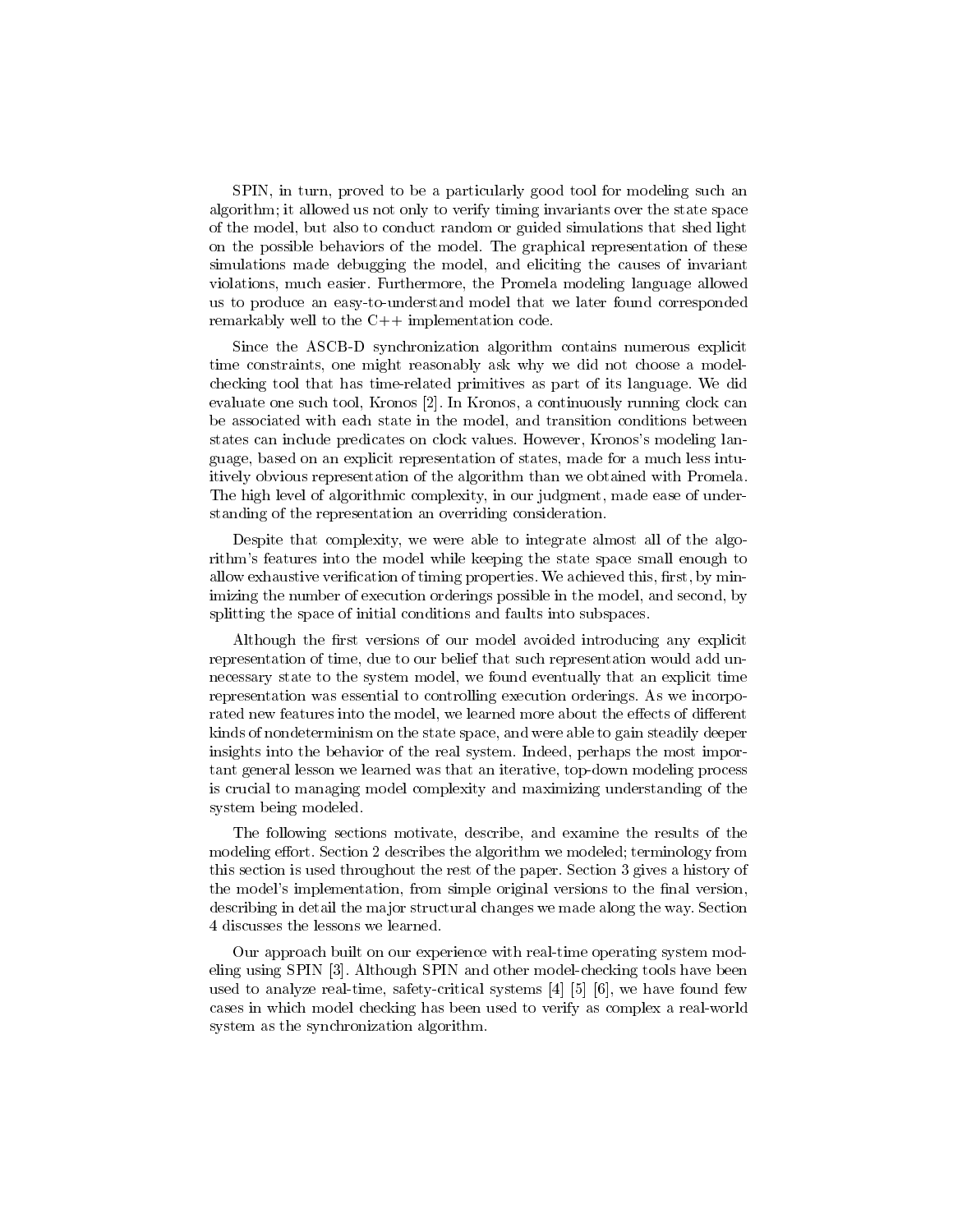# 2 Algorithm Overview

The ASCB-D synchronization algorithm is run by each of a number of NICs (Network Interface Cards) which communicate via a series of buses. These NICs are split into two sides, corresponding to the pilot and co-pilot sides of an aircraft. For each side there are two buses, a primary and a backup bus. Each NIC can listen to, and transmit messages on, both of the buses on its own side. It can also listen to, but not transmit on, the primary bus on the other side. From the viewpoint of a given NIC, other NICs on the same side are called onside NICs; NICs on the other side are xside NICs. Likewise, the buses on the NIC's own side and on the other side are onside and xside buses respectively. The basic structure of buses and NICs is diagrammed in Figure 1.



Fig. 1. Structure of the ASCB-D buses.

The operating system running on the NICs produces frame ticks every 12.5 msec which trigger threads to run. In order for periodic communication to operate, all NICs' frame ticks must be synchronized within a certain tolerance. The purpose of the synchronization algorithm is toenable that synchronization to occur and to be maintained, within certain performance bounds, over a wide range of faulty and non-faulty system conditions.

The synchronization algorithm works by transmitting special timing messages between the NICs. Upon initial startup, these messages are used to desig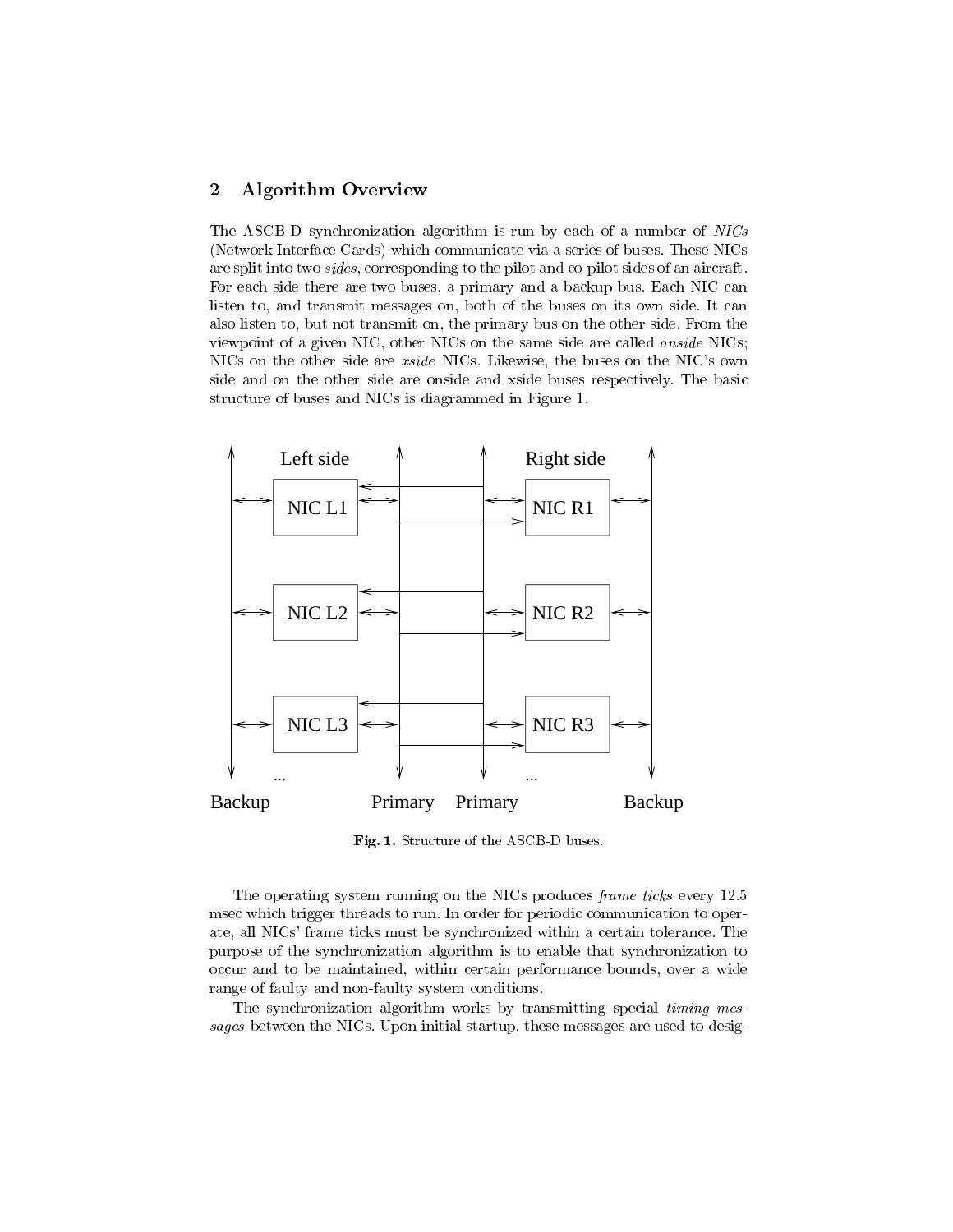nate the clock of one NIC as a "reference" to which the other NICs synchronize; after synchronization is achieved, the messages are used to maintain synchronization by correcting for the NICs' clock drift relative to each other. The algorithm is required to achieve synchronization within 200 msec of initial startup. It must do this regardless of the order in which the NICs start or the time elapsed between their initial startup.

The synchronization algorithm must also meet the 200 msec deadline in the presence of malfunctions in certain NICs or buses. For example, any one of the NICs might be unable to transmit on, or unable to listen to, one or more of the buses; or it might babble on one of the buses, sending gibberish which prevents other messages from being transmitted; or one of the buses might fail completely at startup, then function again for some period of time, then fail again, then function again, and so on.

# 3 Implementing the model

Our implementation of the ASCB-D synchronization algorithm in a SPIN model aimed to begin by modeling the smallest possible nontrivial subset of the specied algorithm, and increase the complexity of the model in stages from there. We therefore began by limiting the scope of the model to the initial "synchronization establishment" phase of the algorithm, omitting the logic dealing with maintaining synchronization after it has been achieved. We initially modeled only two NICs, one on each side. Also, we decided to abstract away from the details of message transmission on the bus, and in general to make the assumption that both transmitting messages and executing code take zero time.

We also initially decided to abstract away from the numerical time calculations used by the algorithm, and to model only the ordering constraints it imposes. This decision was based on a strong initial aversion to the idea of an explicit model of time. Since the state space of a model must be finite, elapsed time has to be measured in discrete units of some fixed granularity; no matter what granularity is chosen, this strategy is prone to errors caused by lumping two different execution orderings together into the same time unit. Furthermore, since time counters can typically take on a very large number of different values, use of time counters can greatly increase the model state space size. The explicit modeling of time eventually turned out to be unavoidable, and we were forced to find ways around its limitations.

#### $3.1$ Simplifying observations

Beyond our initial restrictive assumptions, we can make two observations about the structure of the ASCB-D algorithm which limit the space of execution orderings which we must consider.

First, from a single NIC's standpoint, the algorithm can be viewed as a process driven by the frame tick event. Each time the NIC receives a frame tick, it executes some code and then waits for the next tick. Furthermore, the code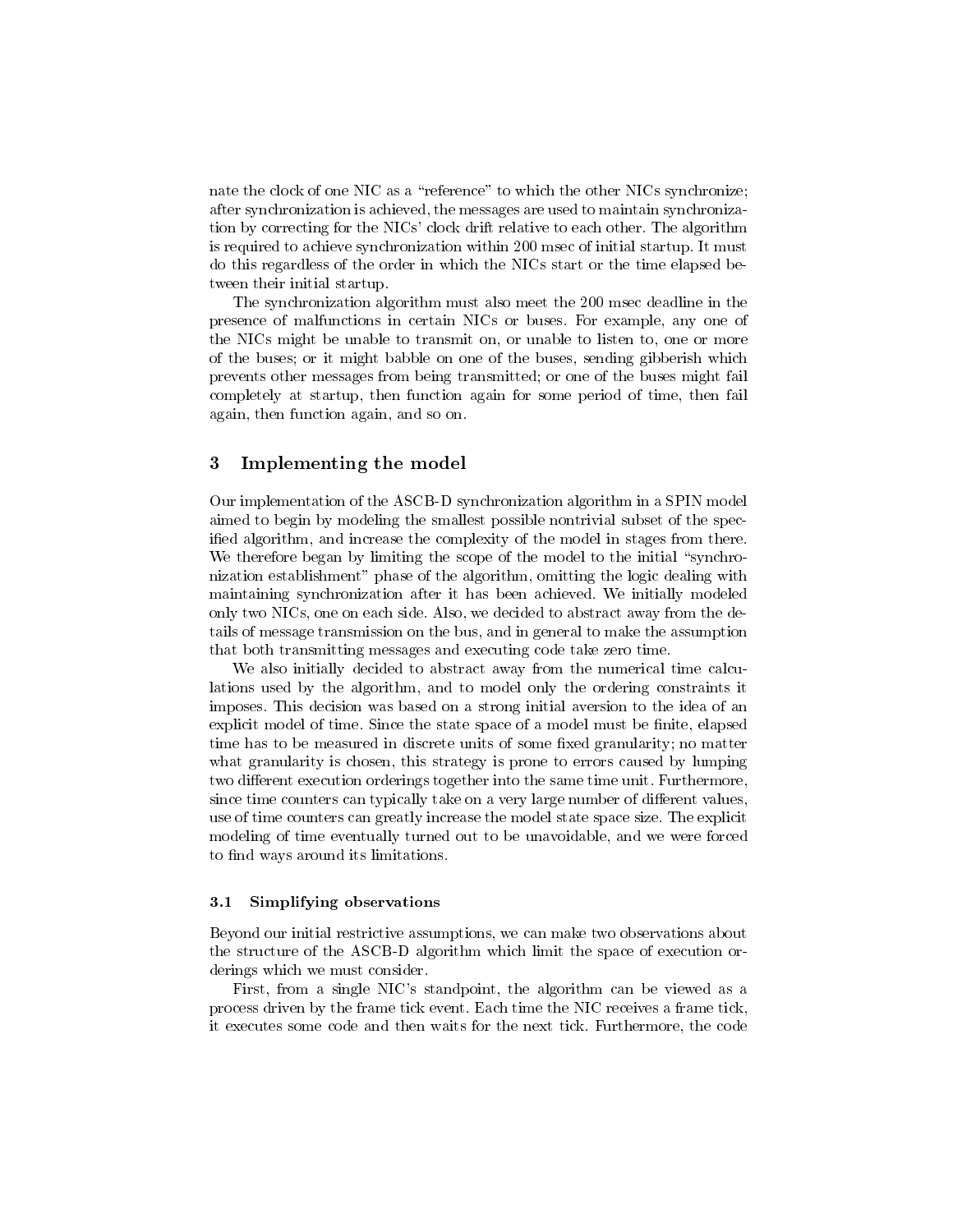executed after a frame tick operates entirely on input data that were collected before the frame tick.

This means that if any two NICs, NIC 1 and NIC 2, are executing at the same time, the execution sequence of NIC 1 cannot depend on anything that NIC 2 does while NIC 1 is executing. Therefore we can construct the model such that iterations of the algorithm on different NICs are atomic with respect to each other. This greatly reduces the size of the state space by eliminating interleavings between different NICs' execution.

Second, the frame ticks of different NICs are related in their periodicity. It is not possible for NIC 1 to go through an arbitrarily large number of frame ticks while NIC 2 gets none, so execution sequences in which this happens should be excluded from the model. In fact, under most circumstances, NIC 1 can only have one frame tick for each tick of NIC 2, and vice versa.

The key phrase here, however, is "under most circumstances." Because frames on different NICs can be of different lengths during the initial establishment of synchronization, there are legitimate execution orderings in which NIC 1 gets two ticks to NIC 2's one. The need to include these orderings in the model, without including unrealistic n-to-1 orderings, was the key factor that eventually drove us to implement an explicit numerical representation of time.

#### 3.2 Structure of the two-NIC model

In our first and simplest model, the two NIC processes wait for ticks provided by a "time" process; these ticks are communicated through blocking, or rendezvous, channels. When a NIC receives a frame tick event, it queries a buffer process which gives it the contents of the timing messages received in the previous frame. The NIC executes the algorithm logic appropriately, based on the messages received from the buffer process. It then tells the buffer process, again using a rendezvous channel, what (if any) timing message to send in the coming frame. The communications occurring among the processes are diagrammed in Figure 2.

The NIC processes' code is enclosed in atomic statements specifying that they are not to be interleaved with each other. Because the buffer processes are distinct from the NIC processes, however, their message transmissions may be interleaved with NIC executions. We separated buffers from NICs in order to model execution orderings in which messages are sent after a frame tick, and to prevent deadlocks which could occur if each NIC process waited for the other to send a message.

However, in the two-NIC model, the separate buffer processes did not solve the deadlock problem, but only pushed it one step further out. The deadlock sequence instead became one in which NIC  $1$  was waiting to send to Buffer  $1$ , which was waiting to send to Buffer 2, which was waiting to send to Buffer  $1$ (and likewise NIC 2 was waiting to send to Buffer 2). Also, introducing separate buffers led to too many spurious execution orderings in which a message was sent to a buffer at the frame tick, but then not sent on to the other NIC until after that NIC had undergone several frame ticks.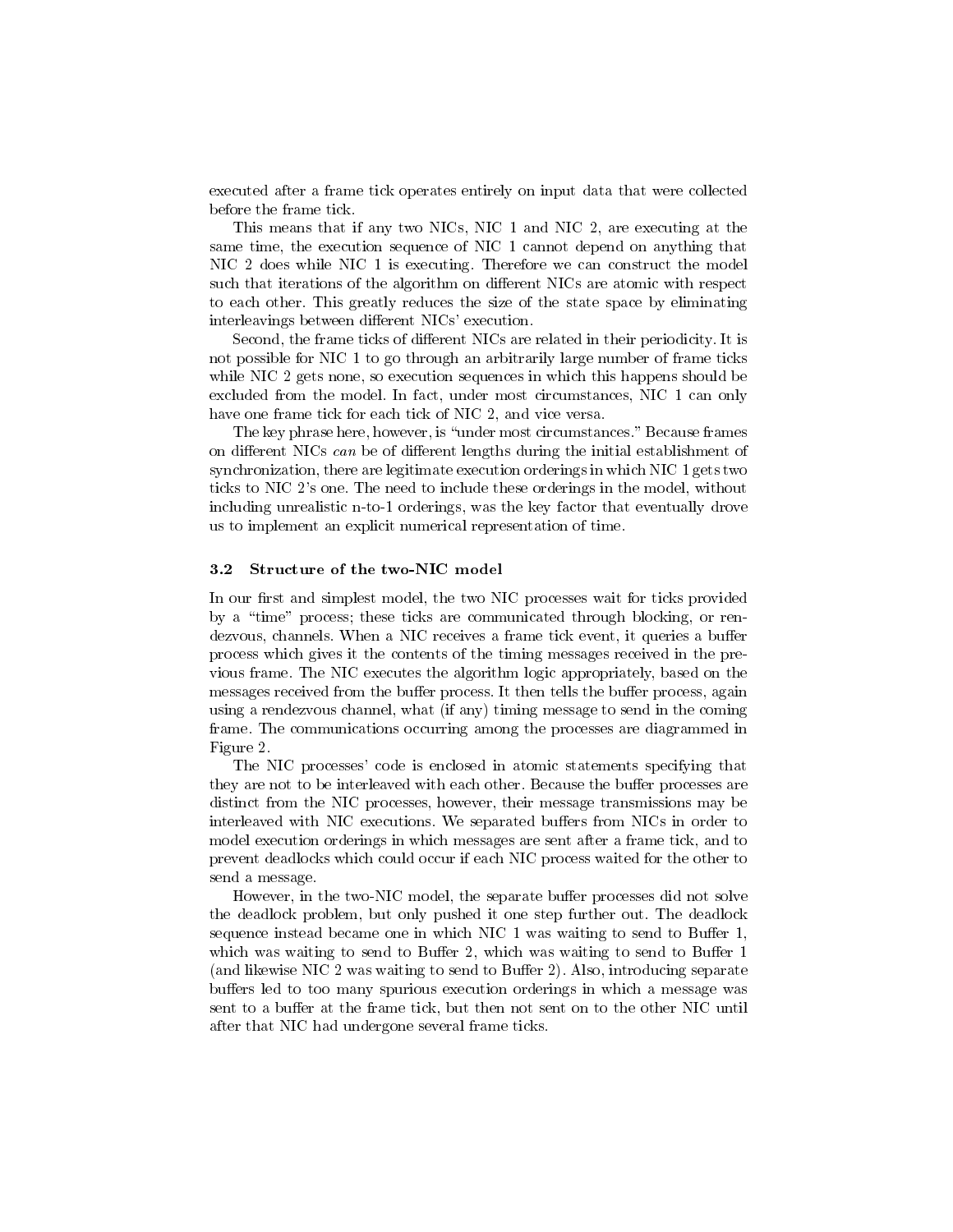

Fig. 2. Processes in the first two-NIC version of our model.

A solution to this problem is to have NICs modify global data structures in order to send messages, rather than making them communicate with separate buffer processes. This approach eliminates deadlocks, since there is no interprocess synchronization mechanism required. However, it tends to expand the state space, since global data structures are less susceptible to SPIN's compression algorithms.

Despite these limitations, the two-NIC model is useful. The logic modeled is very far from the complexity of the real algorithm, but it nevertheless encodes the basic strategy. The model is also sufficient to encode and verify a key system invariant: that no matter what order the two NICs start up in, they always eventually get in sync. In this model, that invariant can easily be encoded as an LTL property and exhaustively veried. By introducing a counter that is incremented each tick after both NICs have started up, we can also bound the time required for both NICs to get in sync.

An LTL verification, with global data structures instead of buffers, that the NICs are both in sync within 12 frames of starting completes in about 15 seconds and visits 150409 states, reaching a search depth of 31741. (All timing figures are for a 300 Mhz UltraSparc II with 1024 MB of RAM). This result led us to predict that modifications would be needed to keep the state space size tractable with a more complex four-NIC model.

### 3.3 Expanding the model to four NICs

Our initial four-NIC model incorporated the following changes: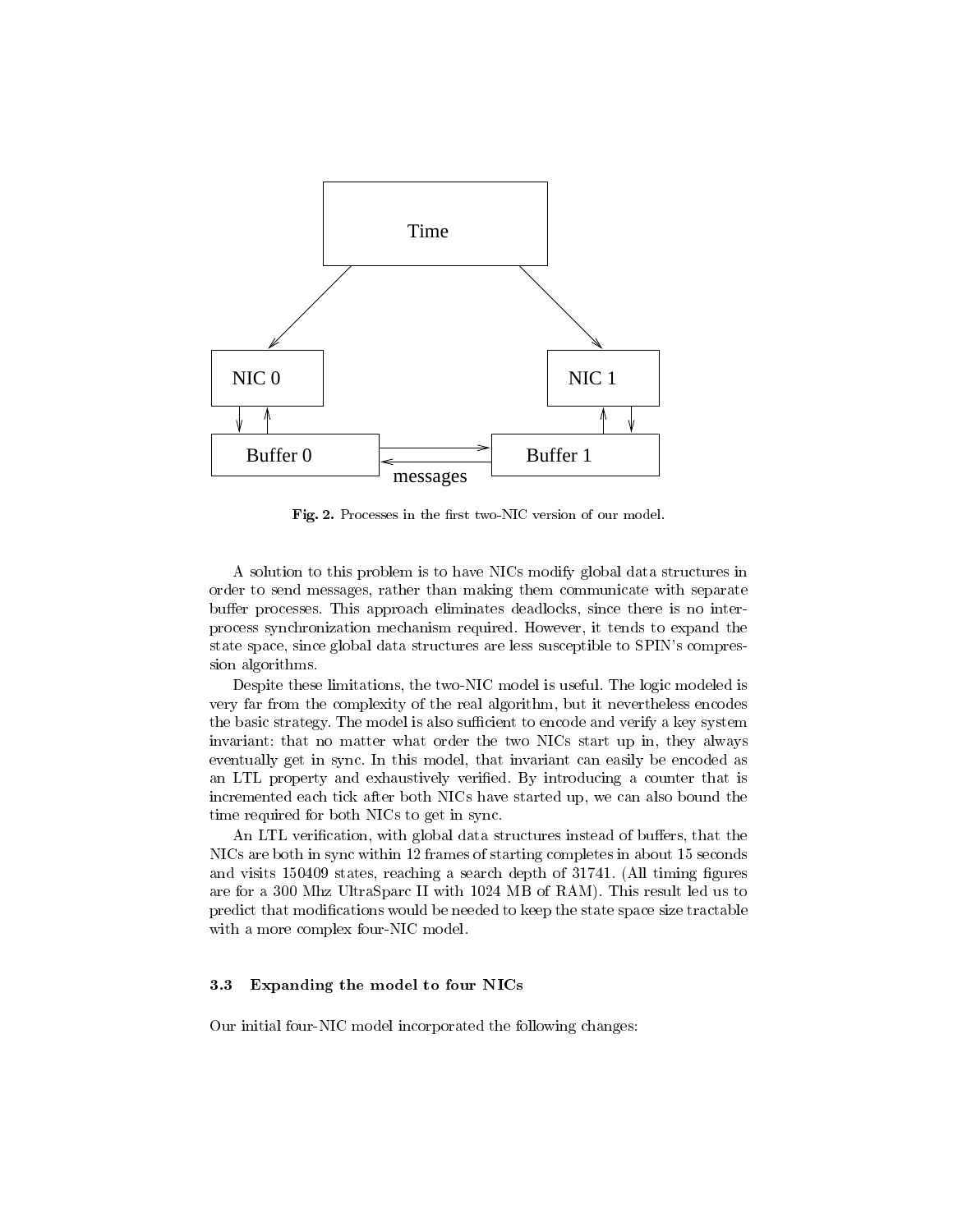- We extended the time process straightforwardly to provide ticks to four NICs. Each time that the time process \ticked," it would allow for one frame tick for each NIC; however, it did not restrict the order of the frame ticks corresponding to its tick. This created problems, as we discuss below.
- SPIN verifies LTL properties by generating verifier processes which run concurrently with the model's processes. This increases the state space size considerably. We replaced the LTL property by a simple assertion within the time process:

assert(frames\_since\_started < 9 || (in\_sync[0]  $\&$  in\_sync[1]  $& 2 \in [2]$   $& 2 \in [3]$ );

This assertion is considerably easier for SPIN to verify. It is checked only once per frame tick, but since the variables tested only change once per frame tick, this is sufficient.

- We reintroduced buffer processes, but with a separation of onside and xside buses. Since each NIC sends messages only on its onside bus, but listens to both onside and xside buses, this prevents the buffer processes from deadlocking. We also introduced logic in the algorithm that differentiates between onside and xside timing messages.

Our changes produced a stubbornly intractable model. Even after making further simplications (e.g. disallowing all those execution sequences where one NIC started up two or more frames before the others), we estimated (by running supertrace verifications) that the state space size was in the tens of millions, and the search depth exceeded 500000. This goes far beyond the capacity of the hardware available to us.

Furthermore, our initial four-NIC model clearly included execution sequences not possible in the real system, because of the fact that the time process did not control the ordering of the NIC ticks corresponding to its tick. For example, if we number the NICs 0 through 3, we can see that the time process would allow ticks and thus message transmissions to occur in a 3-2-1-0-0-1-2-3-3-2-1-0-0-1-2-3 sequence, which is not possible in the real algorithm. However, imposing a fixed order on NIC ticks goes to the opposite extreme, excluding many orderings which the real algorithm does allow. For instance, if a NIC extends its frame length to "sync up" with the others, there could be two frame ticks from another NIC arriving within that NIC's frame.

### 3.4 The time/environment process

The problems in the four-NIC model clearly necessitated major changes to the basic model structure. The introduction of an explicit numerical time model, and the combination of that time-modeling capability and the message-transmission capability in the same "environment" process, turned out to be the changes we needed to make the model tractable again.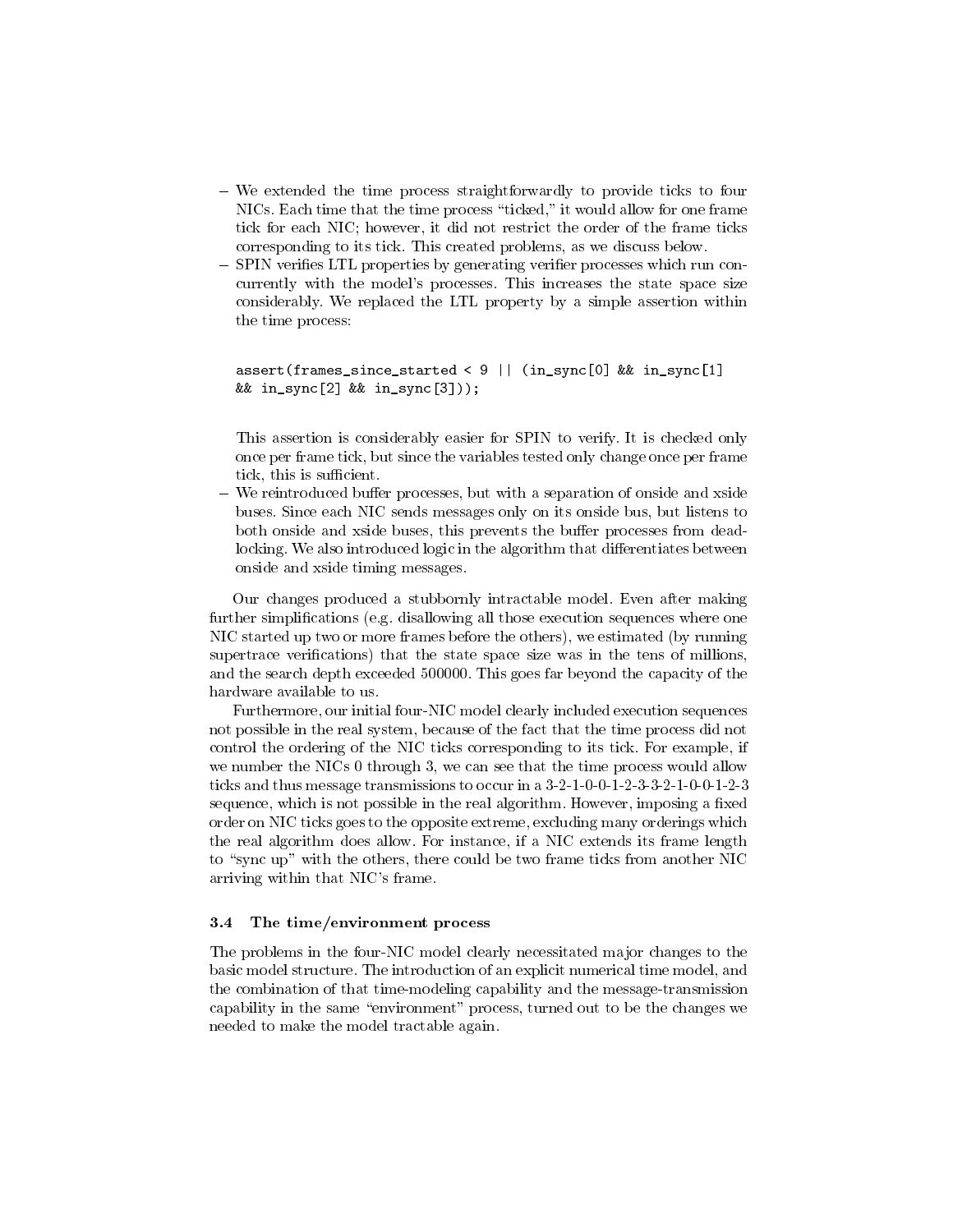For our first time model, we chose a granularity of 0.5 msec. This allowed us to capture many of delay times in the algorithm, and to represent most time quantities of interest (e.g. the length of frames) within an unsigned byte, minimizing the total number of bytes that must be added to the state space. We later reduced the time granularity to  $1 \mu$ sec in order to capture more of the delay times precisely; the sufficiency of a 1  $\mu$ sec granularity is justified in Section 3.8.

The time/environment process keeps track of the time remaining until the next frame tick of each NIC and the messages received by each NIC in the current frame, as well as the total time elapsed since \time zero." It then sits in a loop executing the following algorithm:

```
while(forever)
\mathcal{L}{\color{red} \bullet} . The contract of the contract of the contract of the contract of the contract of the contract of the contract of the contract of the contract of the contract of the contract of the contract of the contract of 
       pick id such that timeToNextTick[id] is minimal;
       send NIC[id] the contents of its message buffers from
       the last frame;
       wait for NIC[id] to send back the length of its next frame,
       plus the contents of the message it wants to send;
       if that message is not empty, send it to the other
       NICs' buffers;
       add timeToNextTick[id] to timeToNextTick[i] for all i != id;
       add timeToNextTick[id] to total_elapsed_time;
       set timeToNextTick[id] to the length of the next frame
       for NIC[id];
<sup>}</sup>
}
```
Observe that the above algorithm transfers the responsibility for determining the length of the next frame to the NIC, allowing the introduction of NIC-specific algorithm logic for determining this length. Also, it encapsulates message transmissions in the time process, eliminating the need for separate buffer processes. Since the time process is now dispatching the NICs one by one, there is now no fear of message transmission deadlocks.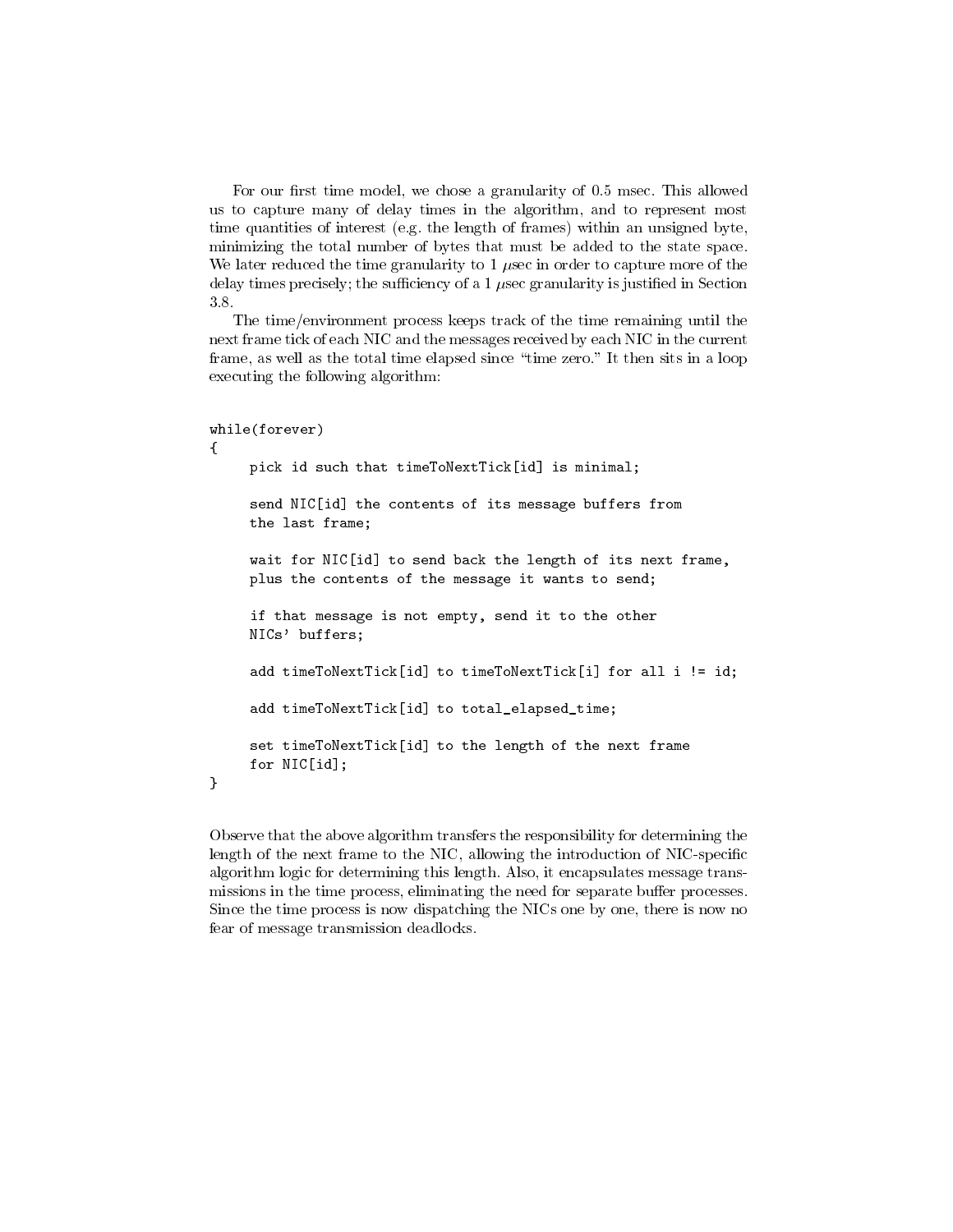The NIC process can then sit in the following loop:

```
while(forever)
{
    wait for the time process to send the contents of the
    message buffers from last frame;
    process the message buffers appropriately depending
     on the NIC's current state;
     compute the length of the next frame and the contents
     of the timing message to send (if any);
     send these data to the time process;
}
```
The communication structure between NIC and environment processes is diagrammed in Figure 3.



Fig. 3. Communication between four NICs and the environment process.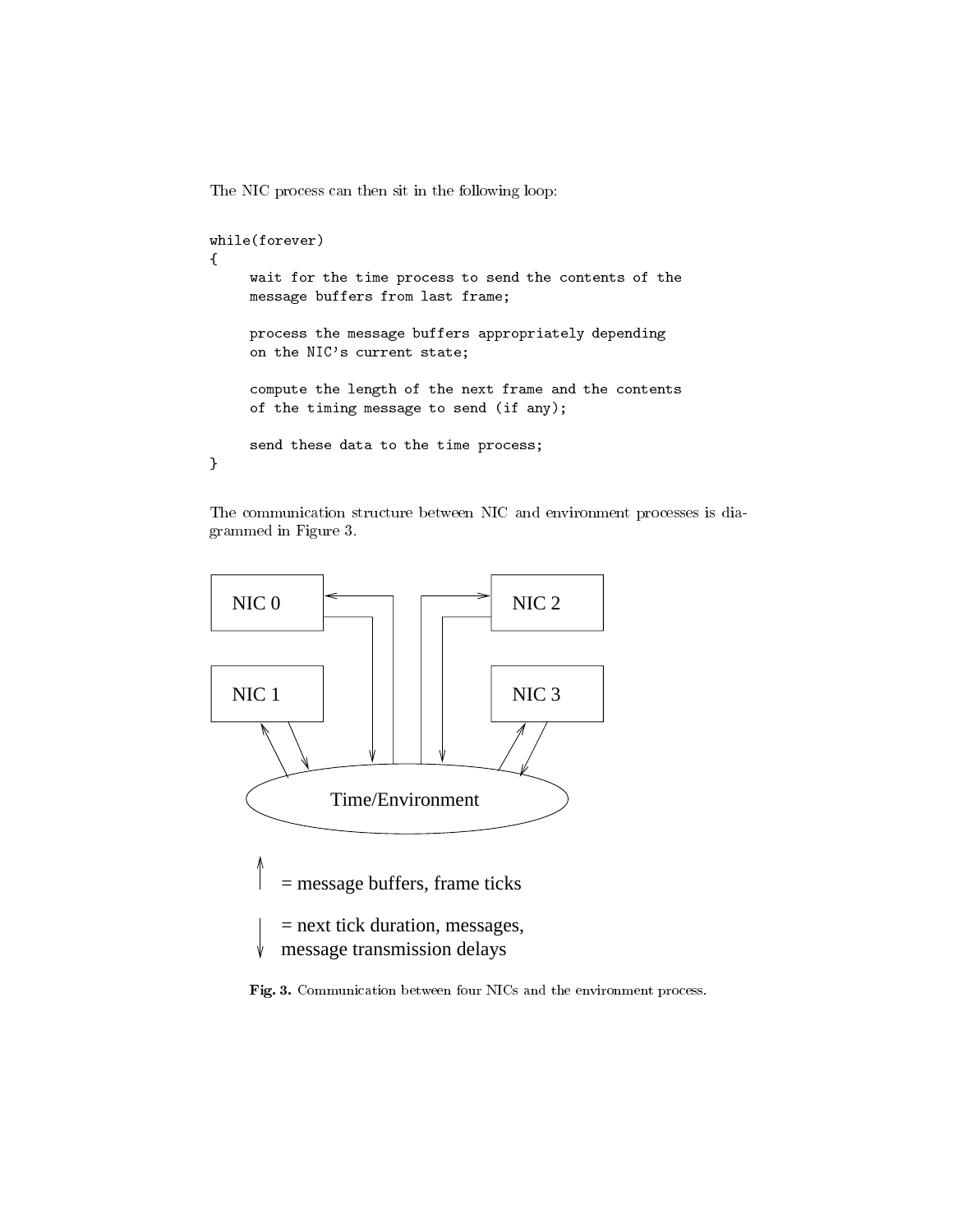#### 3.5 Consequences of the time/environment process

A number of fundamental changes in the model follow immediately from this introduction of numerical time. These include:

- The environment process neatly encapsulates all those parts of the system that provide input to the algorithm we wish to model (frame ticks, buffers, and buses), while the NIC process encapsulates that algorithm completely. The interface between the two is simple and localized. As we shall see later, this is perhaps the most powerful advantage of the time/environment model; it allows faults to be injected and complicated hardware interactions to be added with no change required to the NIC code.
- Because the environment process now dispatches ticks one by one, NICs are trivially guaranteed to execute atomically with respect to each other. NICs also execute atomically with respect to the environment process. This simplifies the space of possible execution orderings dramatically; the only order that matters is the order in which ticks and message transmissions  $\alpha$ ccur
- Complicated tick orderings produced by frames of different lengths are now explicitly and accurately represented in the model.
- { We can now easily test for timing-dependent system properties. For instance, we can place an assertion in the environment process, checked before each tick, that states that all NICs should be in sync within 200 msec of the startup time:

```
assert((total_time_elapsed < 400) ||
(in_sync[0] && in_sync[1] && in_sync[2] && in_sync[3]));
```
{ Because the interface between environment and NIC includes all the data that must be shared between them, there is no need for global data structures. This allows SPIN's compression techniques to reduce the memory required to store each state.

The reduction in state space produced by eliminating extraneous buffer processes and impossible interleavings far exceeds the increase produced by having time counter values. However, we still face the problem that letting total time elapsed go off to infinity can expand state space unnecessarily. To solve this problem, we observe that the timing invariants we want to verify in the system provide a natural bound on the maximum \interesting" time value. If we require that all NICs get into sync within 200 msec, then there is no reason to continue searching the state space after  $200 + \epsilon$  msec has gone by. Therefore we can put a test in the time process that, when a certain time threshold is passed, places the system in an "acceptance" or valid end state.

Two major issues remain. First, in the above loop description, we stated that the environment process should "choose id such that timeToNextTick[id] is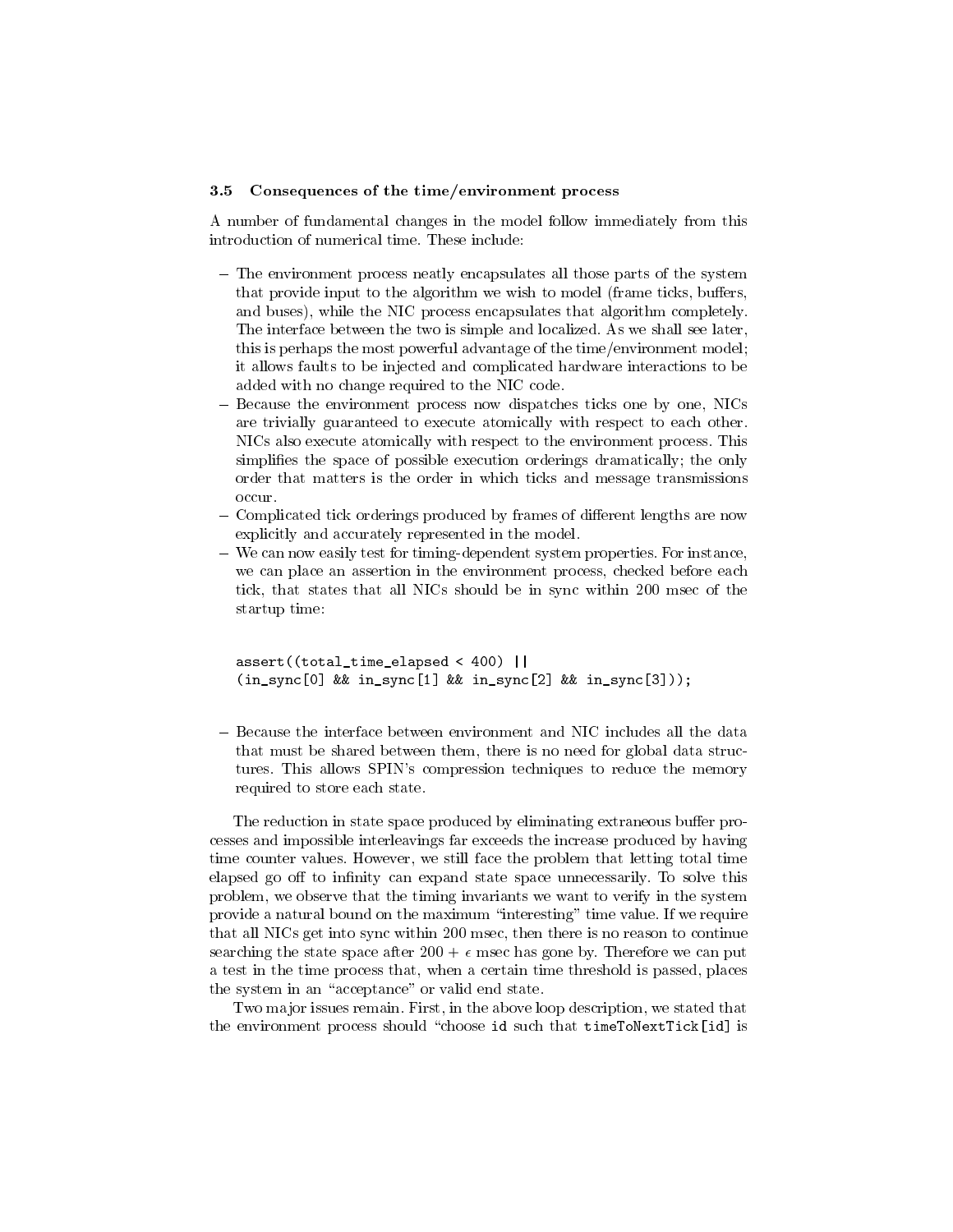minimal." We did not specify how to choose between two NICs whose ticks are scheduled at the same time: should we make a nondeterministic choice, or put them in some predetermined order? The former will greatly expand the state space; the latter runs the risk of excluding important execution orderings. In our initial model, we opted to choose nondeterministically; further expansion of the model eventually forced us to change to deterministic choice, and to justify that change.

Second, initial startup orderings can now be specified by giving initial times  $(i.e.$  times to first tick) for each NIC. This is an important new capability, because we can now ask "what if the NICs started at just these times, and ran from there?" However, it also means that much of the nondeterminism from the original model has now been transferred into the choice of initial starting times. Effectively, we have split the state space of all possible execution sequences into many small slices, one for each possible set of initial conditions. This makes verication runs tractable, but it also forces us to be careful about what we deduce from an exhaustive verification: before we conclude that a timing property always holds in the system, we must verify it for a sufficiently representative set of initial conditions.

We can, of course, introduce nondeterministic choice of initial conditions into the model. Both the initial startup times and the order in which the NICs are assigned to those times can be chosen "randomly." However, choosing randomly over even a small range of possible times quickly expands the state space beyond tractability. One version of our four-NIC model, for example, can verify our 200 msec time-to-sync bound for a fixed set of startup times in about six minutes, storing 3.05 million states and reaching a search depth of 2113. Here we use nondeterministic NIC ordering for that set of startup times, so we are verifying over 24 sets of initial conditions. If we also chose the startup time for each NIC randomly from among a set of five values, we'd have  $625 * 24$  sets of initial conditions over which to verify; this would likely produce a state space far too large for a single verification run.

### 3.6 Adding delayed message transmission

Once we model time explicitly, we can introduce into the model the variable delays that occur between frame ticks and timing message transmissions. Since we are modeling the hardware abstractly with the environment process, the approach is simple: let the NIC process send the message delay to the environment process, and have the environment process schedule the message transmission as an event at the appropriate time.

This requires that we add four new events to the list from which the environment must select the "soonest," since each NIC might transmit a timing message each frame. If nondeterministic choices are allowed, this will increase the state space size considerably. We therefore specify that message transmissions always occur after frame ticks. This requires some justification to ensure that real execution orderings are not eliminated from the model; see our more general argument in Section 3.8.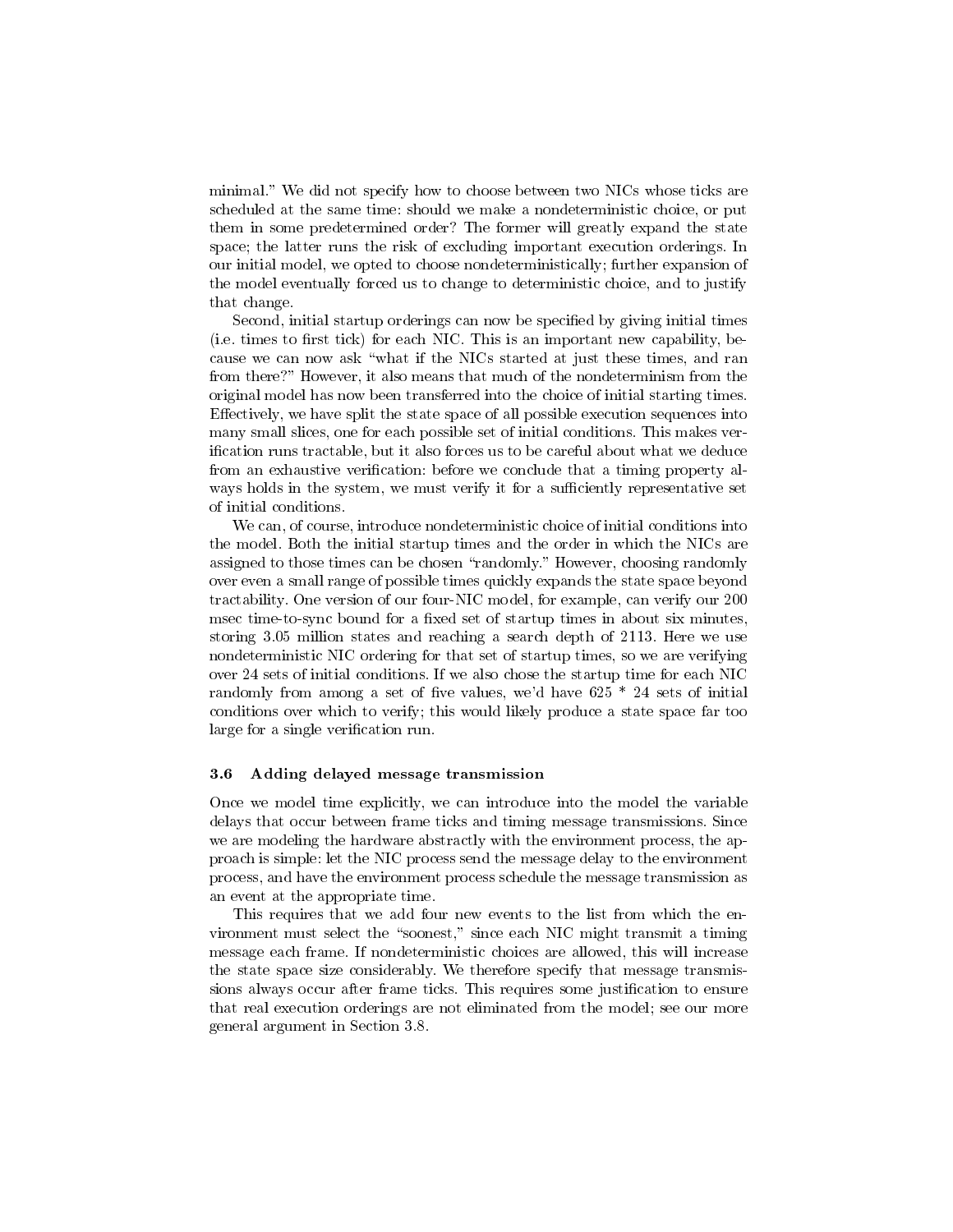#### 3.7 Adding multiple buses and bus fault injection

Once we've made the unified environment process into a single entity distinct from the NIC processes, it is easy to implement a model of the multiple buses (primary and backup on each side) that exist in the ASCB-D system. The actual transmission logic is handled entirely within the environment process. Modeling multiple buses also provides an opportunity to start injecting bus faults into the model. Each NIC might be deaf (unable to receive messages) with respect to the onside primary bus, the onside backup bus, and/or the xside primary bus; it might also be mute (unable to send messages) on either onside bus.

An example of the relevant logic is shown below. Here what we are seeing is the code that sends a message from one timing NIC to the other timing NIC on the same side. The sending NIC transmits the message on both primary and backup buses; the receiving NIC listens to only one of those buses at a time. In order for the receiving NIC to get the message successfully, the following must be true for one of the buses, either primary or backup:

- 1. The receiving NIC must be listening to that bus.
- 2. The receiving NIC must not be deaf to that bus.
- 3. The sending NIC must not be mute to that bus.

if

If these conditions are satisfied for one of the buses, the message is placed in the receiving NIC's first onside buffer, and the receiving NIC's second onside buffer is filled with the former contents of its first onside buffer.

```
::(listening_primary[(enabled_id + 1) % MAX_NICS] &&
     !onside_primary_deaf[(enabled_id + 1) % MAX_NICS] &&
     !primary_mute[enabled_id]) ||
     (!listening_primary[(enabled_id + 1) % MAX_NICS] &&
     !onside_backup_deaf[(enabled_id + 1) % MAX_NICS] &&
     !backup_mute[enabled_id]) ->
     d_step {
      buffers[(enabled_id + 1) % MAX_NICS].onside_1 =
buffers[(enabled_id + 1) % MAX_NICS].onside_0;
      buffers[(enabled_id + 1) % MAX_NICS].onside_timestamp[1] =
       buffers[(enabled_id + 1) % MAX_NICS].onside_timestamp[0];
      buffers[(enabled_id + 1) % MAX_NICS].onside_0 =
last_message[enabled_id];
      buffers[(enabled_id + 1) % MAX_NICS].onside_timestamp[0] =
       timeToNextTick[(enabled_id + 1) % MAX_NICS];
     Y
     }
   ::else ->
fi;
```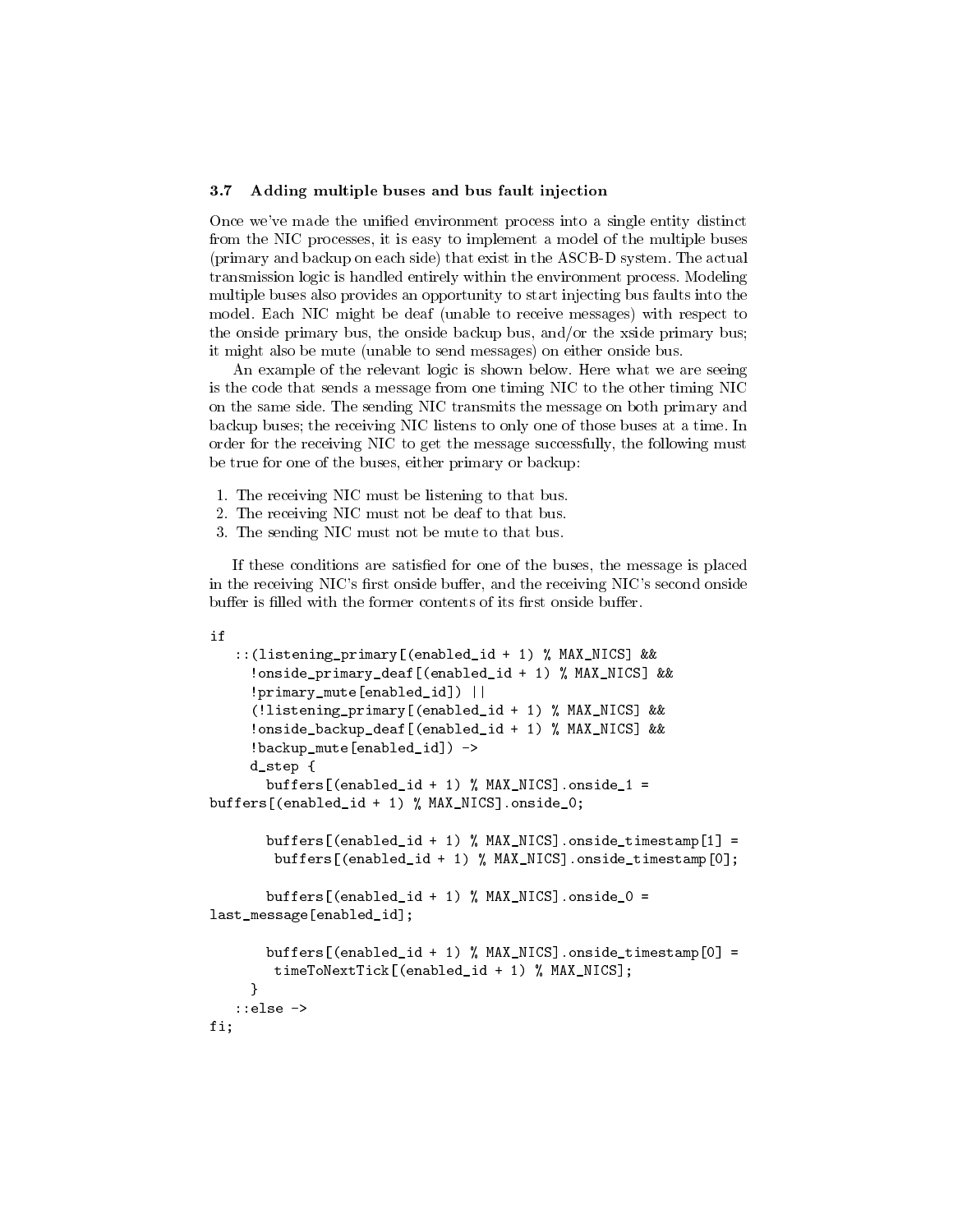Now that we have the ability to specify fault conditions, there are several ways to inject faults. The simplest way is to set some combination of fault attributes true at the beginning of the environment process, before any events have occurred; this makes the fault specification part of the initial condition specication. For example, if we wished to model a disabling of the left-side primary bus on powerup, we could set:

```
onside_primary_deaf[0] = true;
onside_primary_deaf[1] = true;
xside\_deaf[2] = true;xside deaf[3] = true;
```
We might also wish to model a fault that occurs as soon as a certain condition becomes true (e.g. a certain amount of time has elapsed). To do this, we check the condition after every tick or message event processed, and call a fault injection routine when it becomes true.

```
if
::!fault_injected ->
     if
     ::condition ->
         inject_fault();
       fault_injected = true;
     ::else -> skip;
     fi;
::else -> skip;
fi;
```
Furthermore, we might like to model a fault that is injected at a random time; for instance, we might want to model a bus that could malfunction at any time. This can be done as follows:

```
::!fault_injected ->
              if
              : condition ->
                         inject_fault();
                   fault_injected = true;
              ::true -> skip;
             fi;
::else -> skip;
fi:
figures the contract of the contract of the contract of the contract of the contract of the contract of the contract of the contract of the contract of the contract of the contract of the contract of the contract of the co
```
In these examples, a fault event is something that can occur only once in any execution sequence of the model. However, we might also like to model faults that occur multiple times; a bus, for example, might switch from functional to nonfunctional many times during execution. We can do that by getting rid of the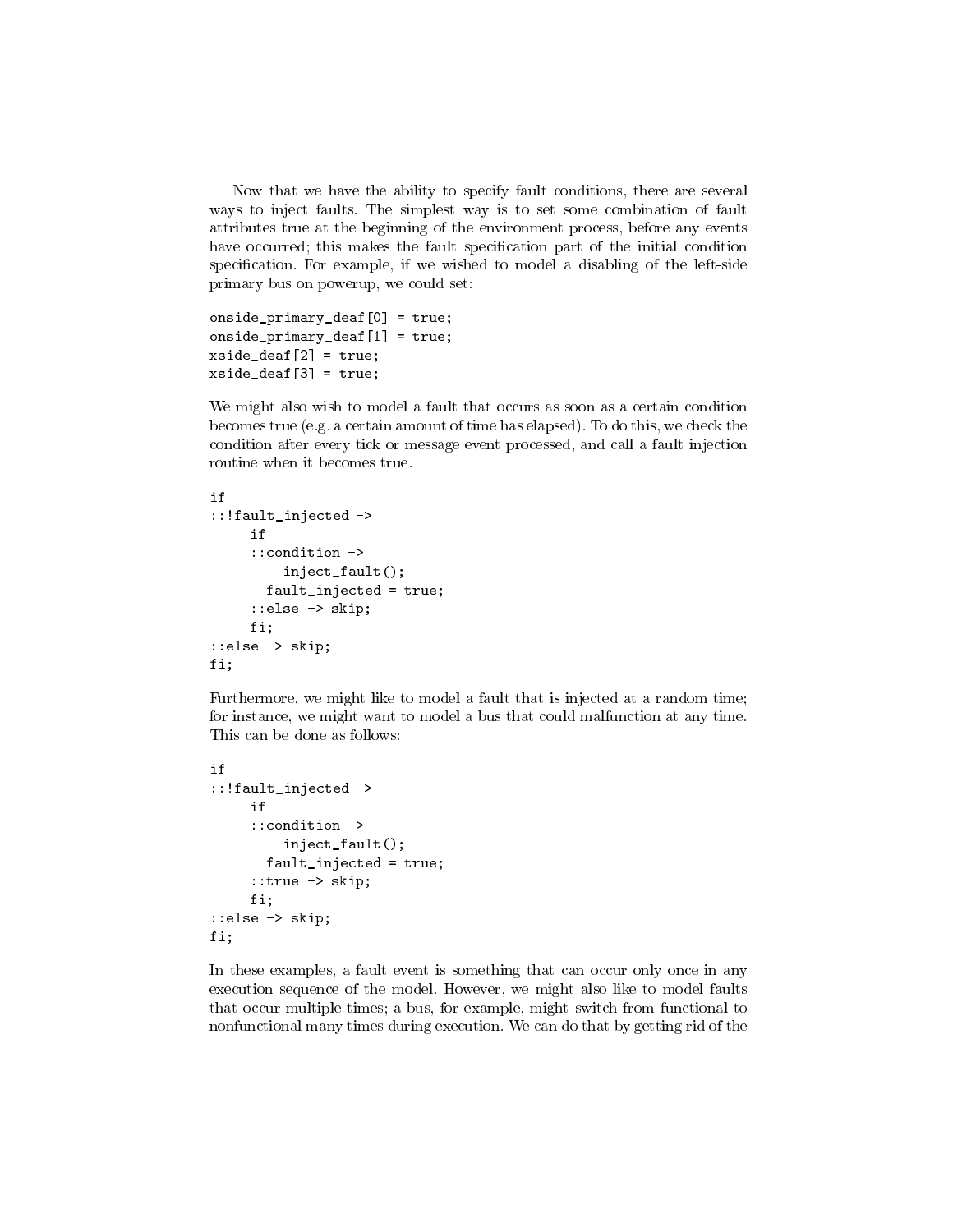"fault injected" variable above and modifying the inject  $fault()$  function so that it "uninjects" a fault already injected. For example, an inject fault() function designed to make the onside primary bus malfunction might do this:

```
if
::onside_primary_deaf[0] ->
     onside_primary_deaf[0] = false;
     onside_primary_deaf[1] = false;
     xside_deaf[2] = false;
     xside_deaf[3] = false;
::else ->
     onside primary deaf[0] = true;
     onside_primary_deaf[1] = true;
     xside_deaf[2] = true;
     xside_deaf[3] = true;
fi;
```
Note, however, that nondeterministically choosing to execute such a fault function will greatly increase the state space size, much more than if the fault can only occur once. We found that introducing a fault condition that could "flip" arbitrarily many times, as in the above example, made the state space too large to be tractable for exhaustive verification.

#### 3.8 Adding sync phase behavior to the model

With the addition of multiple buses and bus faults, our model now incorporated most of the features of the algorithm relevant to the initial achievement of synchronization. However, most of the complex logic in the ASCB-D synchronization algorithm, especially logic for detecting and responding to faults, is specific to NICs in the "already synchronized" state. In principle, adding this logic to the model should be a relatively simple matter of extending the NIC processes to do more complex calculations on messages received when in sync; after all, the environment process cares only about frame ticks and message transmissions, and not about whether NICs are in sync.

However, our initial experiments quickly showed that the existing environment process, combined with sync phase code, produced intractably large models. The culprit here was clearly the nondeterministic choice between events that were scheduled to happen at the same time. The defining characteristic of sync phase is that all NICs in sync should have their frame ticks occur at the same time. Furthermore, corresponding pairs of NICs (one on each side) transmit timing messages at the same time when in sync; for example, NIC 1 and NIC 3 transmit at the same time. Thus a four-NIC model in normal operation with all NICs synced must explore 96 orderings of the NICs' frame ticks and subsequent sync message transmissions for every frame.

In order to make the model tractable again, we had to impose a deterministic priority ordering on events scheduled at the same time. Intuitively, we ought to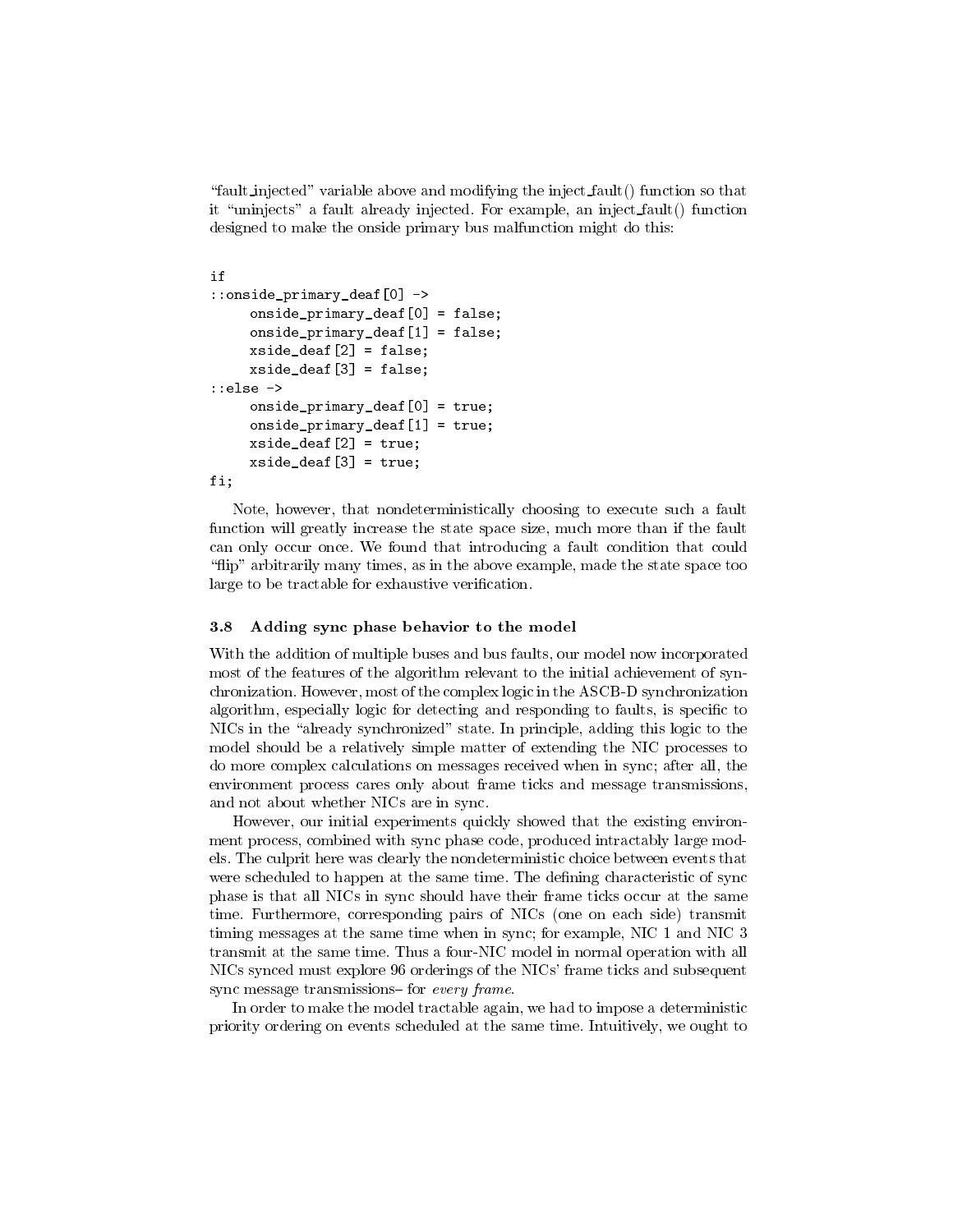be able to impose such an ordering and then replicate the execution orderings lost by changing initial conditions. For example, if two timing messages from two different NICs, say  $A$  and  $B$ , are scheduled at the same time with a certain set of startup times for each NIC, they might come in either order. If we impose an order, say A comes before B, then we can replicate the "lost" execution sequence where B comes before A by making B's startup time slightly earlier, so that the time at which B is scheduled to transmit is strictly earlier than the time A is scheduled to transmit. This works as long as the time increment by which we change B's time is small enough that it will not affect any other event in the system. In effect, we are splitting the old state space into two subspaces, each of which can be covered by a (hopefully) more tractable verification.

We want to formally justify the imposition of an order rule in which:

- when a frame tick and a message transmission are scheduled at the same time, the frame tick comes first.
- $-$  when two message transmissions are scheduled at the same time, either could come first.

Our argument can be stated as follows: Suppose there are two events,  $E_A$ and  $E_B$ , which emanate from NICs  $A$  and  $B$  respectively, and which in a certain system state  $S$  are scheduled at the same time. If such events are nondeterministically ordered, we could have  $E_A$  or  $E_B$  execute first, leading to consequent states  $C_1$  and  $C_2$ . Given an order rule for such events satisfying the above properties, we want to show that there exist states  $S_A$  and  $S_B$  using that order rule, such that the consequent states of  $S_A$  and  $S_B$ ,  $C_A$  and  $C_B$ , are equivalent to  $S_1$ and  $S_2$  respectively. Here "equivalent" is defined as "differing only in the values of time counter variables." If this is true, then we've proven that any execution ordering in the nondeterministic model is also in the deterministic model. We proceed by cases.

1.  $E_A$  and  $E_B$  are both tick events.

Then  $C_1 = C_2$ , so we can take  $S_A = S_B = S$ . This is true because NIC A's processing of its frame tick cannot in itself affect NIC B in any way, and vice versa; furthermore, their resultant timing message transmissions (if any) will be scheduled at just the same times regardless of the order they execute in. Therefore the ordering of  $E_A$  and  $E_B$  cannot affect future events.

2.  $E_A$  is a tick event and  $E_B$  is a message transmission, and  $A = B$ .

Then we make the assumption that a NIC's message delay time (the time between the occurrence of the frame tick and the transmission of the timing message resulting from that frame tick) is always either:

- strictly less than the length of its next frame

 $-$  infinity (i.e. the NIC transmits no message from that frame tick)

This assumption is true for all versions of our model. It implies that if  $E_A$  is scheduled at the same time as  $E_B$ , then  $E_B$  must be the message transmission resulting from  $E_A$ . If this is the case, then  $E_A$  must execute before  $E_B$ , since  $E_B$  does not exist until  $E_A$  executes. So, whatever order rule we choose, there is only one ordering of these two events.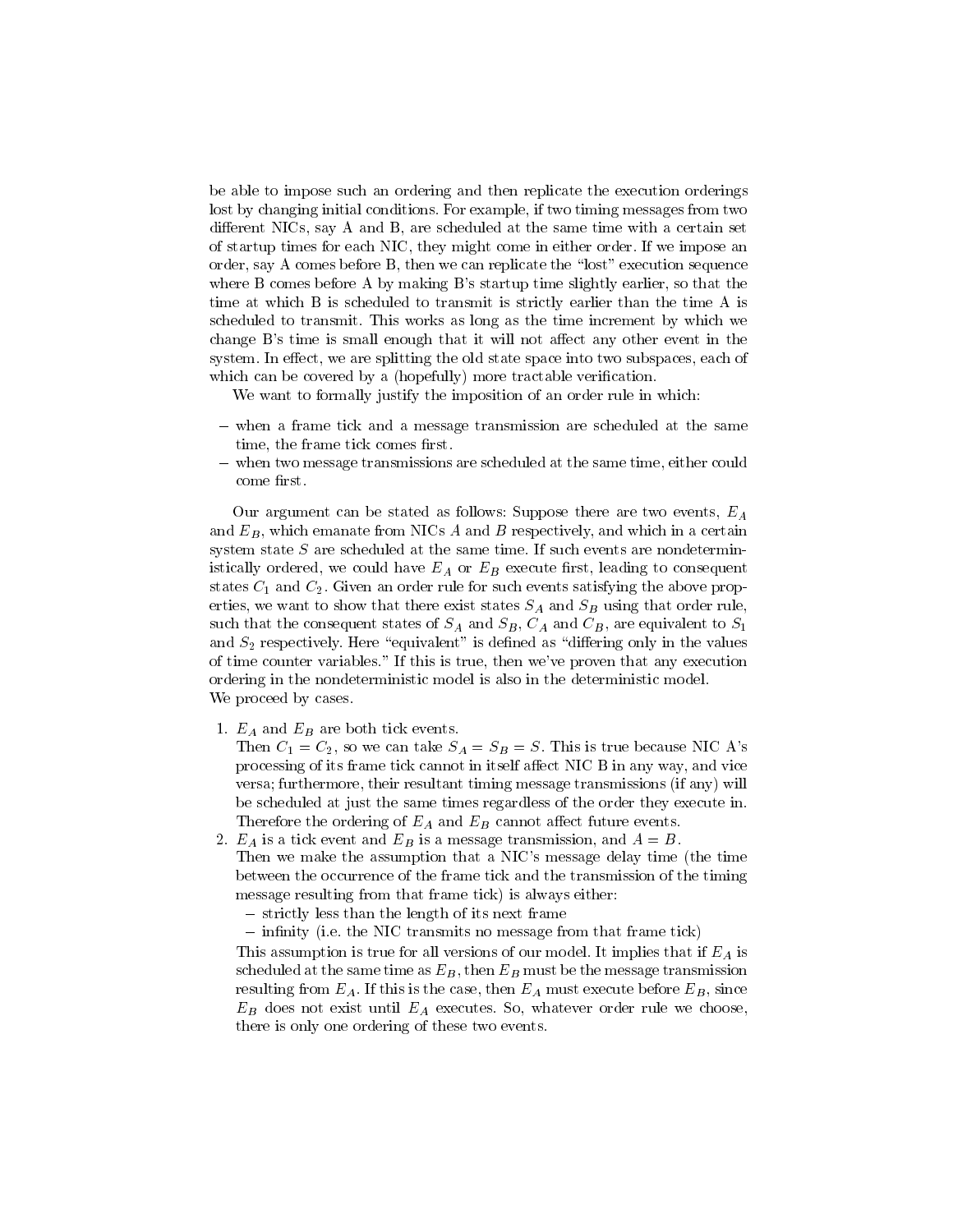3.  $E_A$  is a tick event and  $E_B$  is a message transmission, and  $A \neq B$ ; or  $E_A$  and  $E_B$  are both message transmissions.

For the first of these, under our deterministic order rule, we can take  $S_A = S$ since  $E_A$  is a tick event and so must execute first. For the second, we can again assume that our order rule puts  $E_A$  before  $E_B$ , so  $S_A = S$ . In both of these cases, we want to construct  $S_B$  by setting an initial state for the system that is the same as the initial state resulting in  $S$ , except that the startup time for A is one time unit later.

If A or B is in sync, then there are only two ways  $E_A$  and  $E_B$  can occur at the same time:

- (a) They are message transmissions from two NICs on different sides. In this case, their order is unimportant, since they go into different buffers for each NIC. We therefore can take  $S_B = S$  if this happens.
- (b) One of  $A$  and  $B$  is not in sync with the other. If this is true, we can move the startup time for B back one unit so that  $E_B$  occurs before  $E_A$ . This works as long as all of the other events before  $E_B$  and  $E_A$  are not affected by this shift.

In this case, then, we must ensure that the time granularity is sufficiently small that we can move  $B$ 's events by one unit without affecting the orderings of those events with respect to others. Once again, the ordering of two ticks is irrelevant, and we can without loss of generality assume that  $B$  is out of sync with respect to at least one other NIC. Then it is sufficient to make the time granularity no greater than  $D_{min}/(n * F_{max})$ , where  $D_{min}$  is the shortest nonzero message transmission delay for a non-synced NIC,  $n$  is the number of timing NICs, and  $F_{max}$  is the maximum number of frames that a NIC can take to get in sync.

As it happens, for our model,  $D_{min} = 500$   $\mu$ sec,  $n = 4$ , and  $F_{max} \leq 20$ . This gives a maximum time granularity of 6.25  $\mu$ sec, so the 1  $\mu$ sec time granularity used in the final version of our model is sufficient.

#### $3.9$ Including fault response logic

Once we have a tractable model of normal sync operation, we can then model the rules by which NICs detect and respond to bus faults. These situations can be tested in the model by the introduction of appropriate bus faults. For instance, if the left-side primary bus malfunctions after the NICs have achieved sync with a left-side NIC as reference point, the right-side NICs will no longer have a reference point for maintaining synchronization. Eventually one of them will assume the status of a new reference point, and the left-side NICs will have to resynchronize to it.

In the presence of such resynchronization, verifying the timing invariant becomes more complicated. Now it is clearly not enough to look at the first  $200 +$  $\epsilon$  msec of operation. Besides verifying that we initially get into sync within 200 msec, we want to verify that when sync is broken by some fault, resynchronization is achieved within some bounded time. We need two modifications to our time-measurement mechanisms in order to make this work: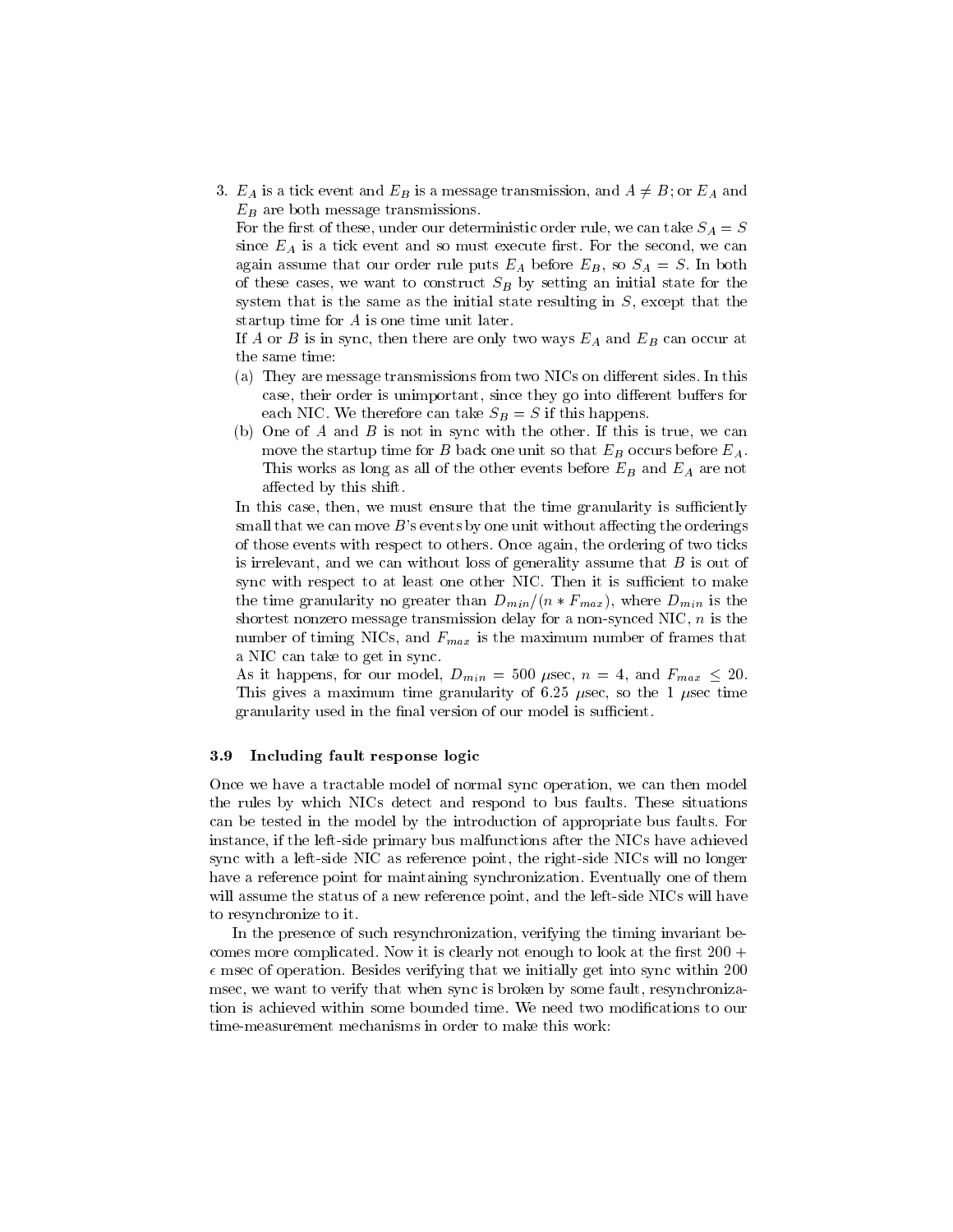- 1. We introduce, in place of a counter for total elapsed time, a counter variable "total time since resync" that measures the total time since the last resynchronization began. This counter variable is set to 0 at startup, incremented just as the elapsed time variable was before, but reset to 0 upon the occurrence of a resync (i.e. all NICs are in sync, then one NIC drops out of sync).
- 2. We now cannot cut off the state space when total time since resync passes a certain threshold; there is no obvious bound on how long the system might stay in sync and keep generating new and "interesting" execution orderings. Therefore, when total time since resync exceeds its threshold, instead of jumping to an end state, we set total time since resync back to the threshold value. This prevents it from increasing to infinity, and bounds the state space by causing SPIN to treat two states as the same if they differ only in the amount of time elapsed since resynchronization.

We found that the "in-sync" model remains tractable, given appropriate restrictions. For instance, a verification run for our timing invariant, with a fixed set of startup timings, plus a randomly occurring bus fault, finishes in about five minutes after exploring 2.65 million states, reaching a search depth of 42724. If a totally deterministic startup ordering (all NICs start at the same time) is used, and there is no bus fault, the verification completes in less than a minute, storing 65032 states and reaching a depth of 9472.

Note that this verication run proves less than the same run would have for a version of the model with nondeterministic event ordering. However, this can be remedied by making several verification runs with different sets of startup timings. The important point is that we have kept the model tractable while greatly increasing its complexity, decreasing the time granularity, etc.

# 3.10 Expanding the model

As a final test of our model's scalability, we expanded it to include six rather than four NICs. The changes required to the environment process were relatively simple: We added two new events to the event list for the frame ticks of the two new NICs, expanded the appropriate arrays (message buffers, times remaining until the next tick, etc.) to account for the new processes, and expanded the message transmission code to transmit messages to the new NICs.

When we ran an exhaustive verification with six NICs, for a fixed startup ordering and no faults, the run again completed in less than a minute, storing 92951 states and reaching a depth of 13754. This was much less of an increase in state space size than we had feared; it served to confirm the effectiveness of our environment process design, which prohibits interleavings between the user NIC code and the other processes' code. Adding a random bus fault increased the time required to about nine minutes, the state space to 2.65 million states and the search depth to 59050.

However, adding a nondeterministic choice of startup order, with no faults, resulted in the verification using 2 million states, reaching a depth of 14805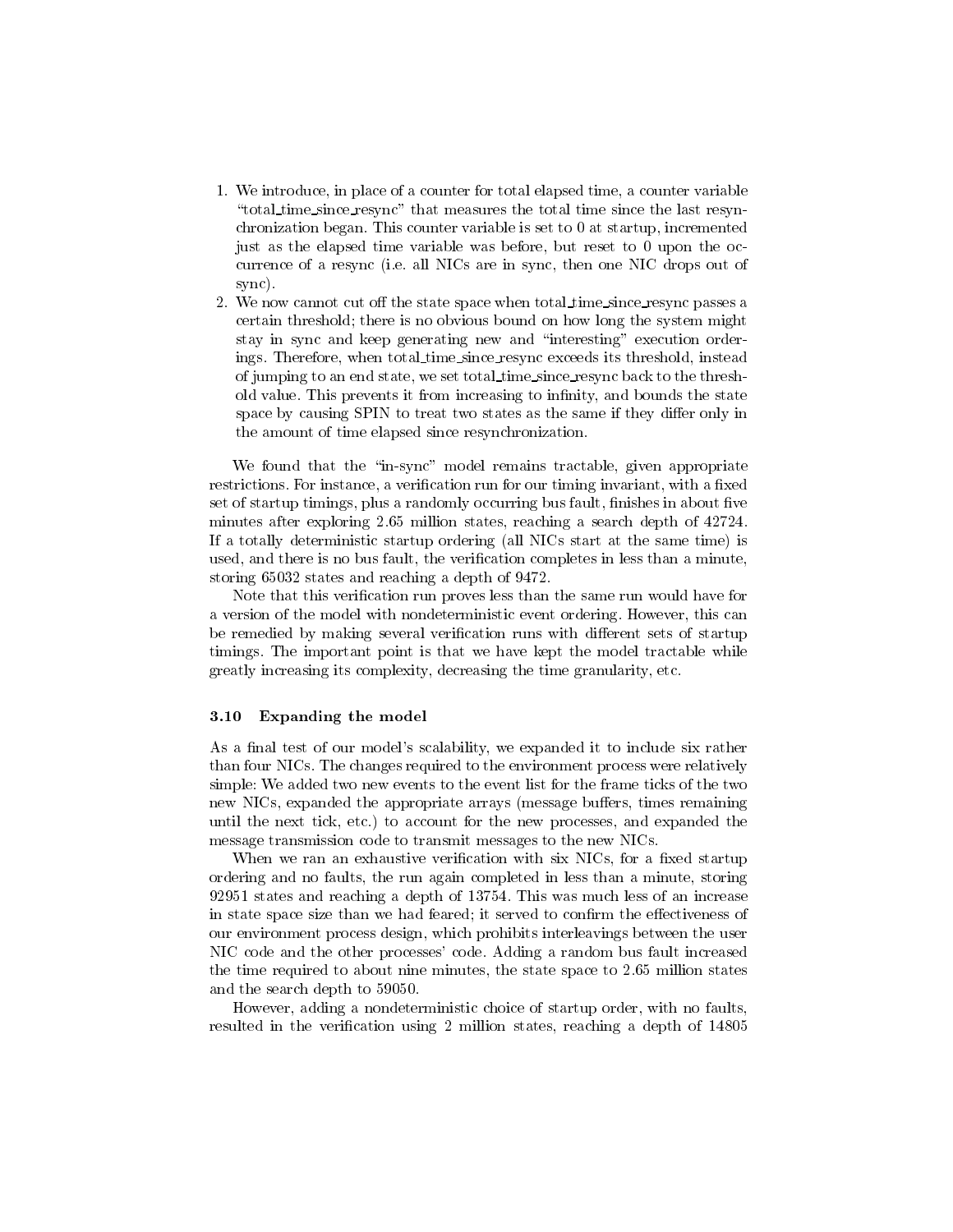and taking 5 minutes to complete. With a randomly occurring bus fault and nondeterministic startup order, the model becomes intractable for exhaustive verification; bitstate verification shows an approximate size of 16 million states. The reason for this is easy to see: whereas with four NICs there were 24 possible startup orderings for any fixed set of startup times, with six NICs there are 720. A six-NIC model, then, is pushing the limits of veriability with our current computing resources. (The actual system in which the algorithm is used can contain up to 32 NICs, but the NICs are organized into categories such that six are sufficient to represent all possible interactions).

Fortunately, the model's usefulness does not lie only in its capacity for verifying system properties. Our current model, which integrates a large ma jority of the specified algorithm's features, is a very powerful tool for asking "What if?" questions that are difficult to answer either by manual analysis or by testing on real hardware. If you want to see what happens to the model when, say, the NICs start out at intervals of 0.2 msec, and the right-side primary bus fails 40 msec after the first NIC begins, all you need to do is program in (mostly with  $\#$ define statements) the appropriate startup timings and fault injection conditions, and run a simulation. The resultant graphical display, although it can be hard to read at first, gives a clear and comprehensive picture of what's happening in the system at any point in time.

## 4 Lessons learned

#### Efficacy of the top-down modeling approach  $4.1$

We believe that the success of our modeling effort  $-\text{our construction of a working}$ , useful, well-understood model of a complex algorithm-demonstrates the efficacy of what we might call a \top-down" modeling process. The crucial characteristic of such a process is that it starts by modeling as small a subset of the system as possible at the highest possible level of abstraction, and builds on that small model in stages, gradually decreasing the level of abstraction and increasing the number of features included. This approach may seem to involve a lot of extra work, but in fact it reduces the model construction time required significantly; most of our model was built by one person with about 1.5 man-months of effort.

There are several reasons why the top-down approach works well. It avoids the conceptual difficulty of trying to comprehend and model a lot of unfamiliar things at the same time; the modelers' understanding of the system is built up in stages as the model itself is built. Because the top-down approach starts with a highly abstracted model and decreases the level of abstraction as time goes on, it facilitates high-level thinking and prevents too much focus on the trees at the expense of the forest. The approach drives the model structure naturally toward modularity and clear separation of functions, leading to an easier-to-understand model. Furthermore, even partial models can provide important insights into a complex specication, and can form the basis for thinking about features of the system that are not yet modeled.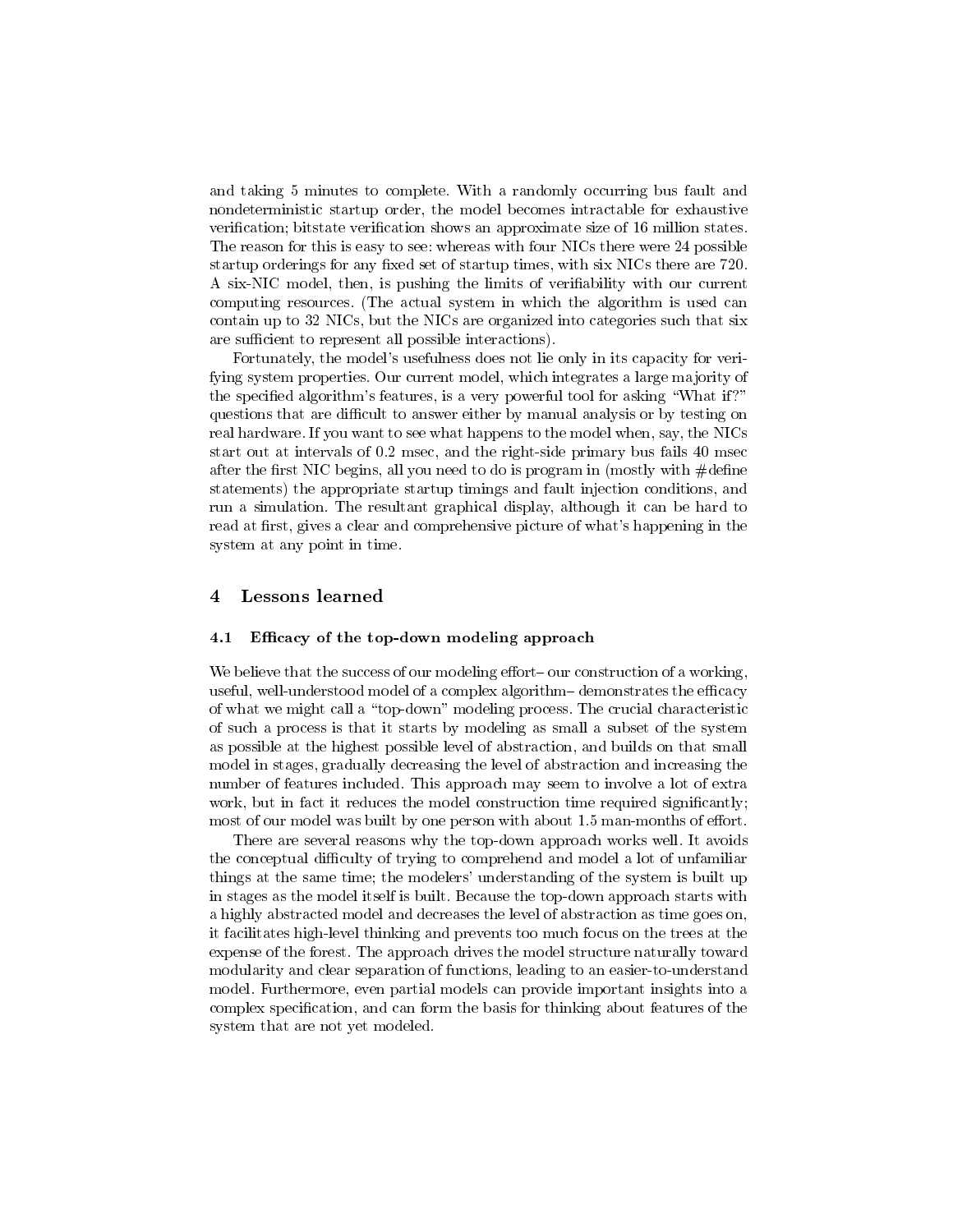### 4.2 Modeling time-dependent systems

The ASCB-D modeling effort also taught us quite a bit about modeling systems whose central properties are based on time. Modeling these systems with a purely order-based model introduces large numbers of execution interleavings which do not exist in the real system and which produce spurious violations of safety properties. Furthermore, performance requirements for these algorithms are often expressed in terms of time, so you need a numerical time model to verify them.

Modeling time with an event queue seems to be a feasible, conceptually simple method for event-driven algorithms. However, it requires that careful thought be given to nondeterminism in simultaneously scheduled events. Some restrictions on nondeterminism may have to be justified by algorithm-specific system properties, as we justified the restrictions on event ordering.

### 4.3 Controlling model state space size

Finally, our experience taught us that controlling nondeterminism and interleavings of concurrent processes is the overriding factor in managing the state space of a model-far more important than limiting the number or size of variables used, reducing the total number of processes in the model, etc. It is useful to assign a single process to be the manager of interleavings, so that other processes can model the desired algorithms in a way that is close to how they would be implemented in the real system. The construction of this process is likely to be less susceptible to automation than the modeling of the algorithm itself, since the structure of this "environment" depends on domain-specific properties of the hardware events that drive the algorithm.

One of the most effective tactics for controlling nondeterminism is using fixed initial condition settings to split the state space of all possible system conditions into numerous subspaces. When attempting to verify an invariant with such a model, it is always necessary to qualify the verification result by noting the set of initial conditions over which the verification was performed. Complex, timedependent systems are likely to have a space of initial conditions large enough that the system cannot be verified over the whole space in a single run; therefore small subsets of the initial condition space must be chosen intelligently as subjects for verication. The formulation of a small set of initial conditions that are in some sense representative of all the possible ones is a difficult and domainspecific problem, which we have yet to address for the ASCB-D synchronization algorithm.

# References

- 1. G. Holzmann. The SPIN Model Checker. IEEE Transactions on Software Engineering, vol. 23, no. 5, May 1997, pp. 279-295.
- 2. S. Yovine. "Kronos: A verification tool for real-time systems." In International Journal of Software Tools for Technology Transfer, vol. 1, no. 1/2, Oct. 1997.